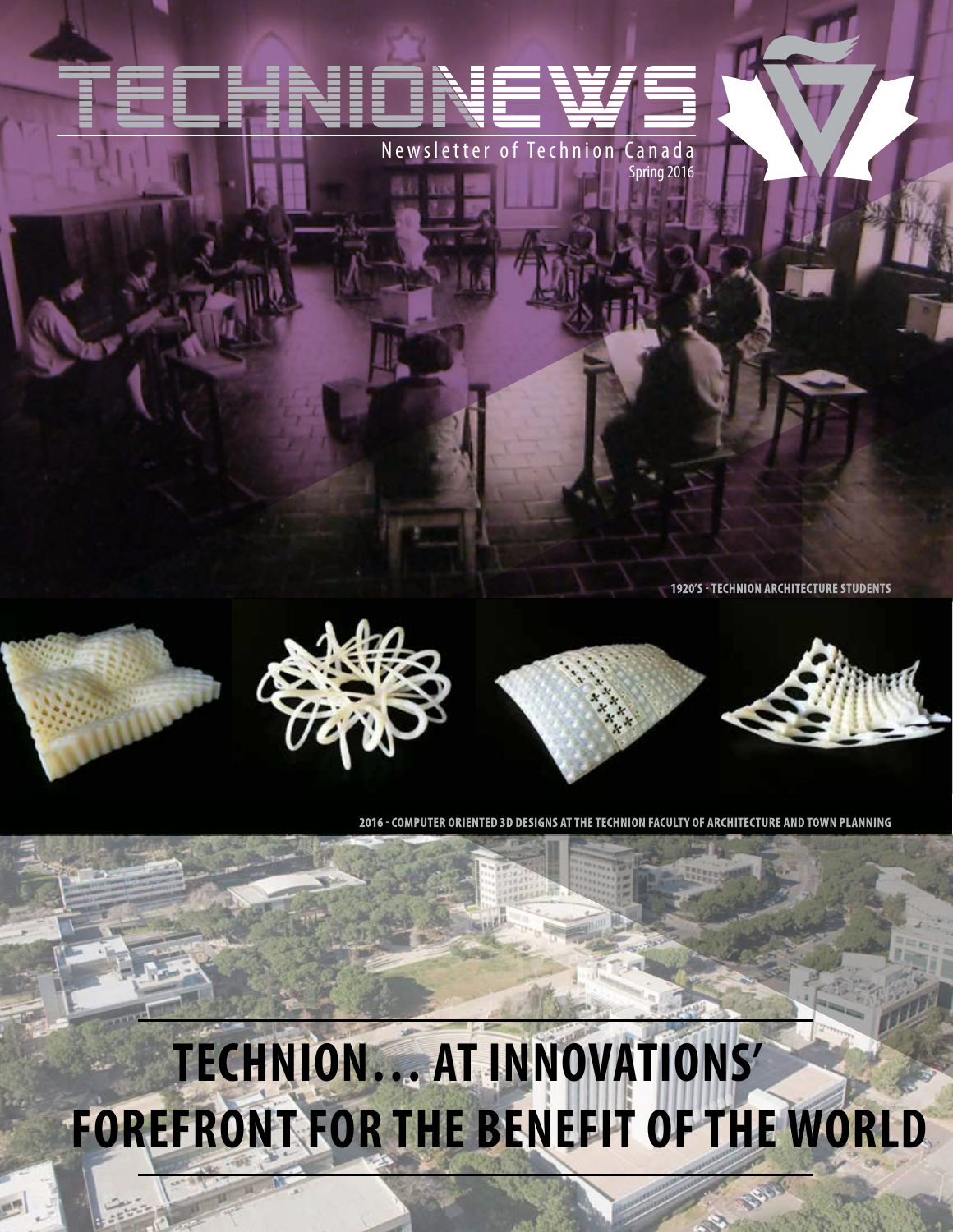

### **Message from Doreen Green National Chair**

I have often heard people say "why not double your impact by asking a friend or colleague to join you in supporting this or that cause". I certainly don't disagree with that statement because I know that best way to reach people is with personal outreach or contact. But all the experts forget to tell you how incredibly rewarding it is to see the benefits of doing just that.

I am not telling you this story because I want a pat on the back but because I feel so good that something I did has had such a positive impact on a cause that is so important to me.

You know by now, from the previous messages that I have written, that I am so very proud to be associated with Technion Canada and Technion-Israel Institute of Technology. My passion and enthusiasm has led me to bend the ear of some of my friends and colleagues on occasion. On one occasion I even managed to convince my colleague and friend Melissa Singer to join me in attending a Technion Board of Governors meeting in Haifa. Technion took care of the next step by igniting Melissa's interest and then her own passion and support for the institution.

But it didn't stop there. Melissa then shared her enthusiasm with her friend Leesa Steinberg. Leesa was invited to several information parlour meetings which led her to also visiting Technion. And now at the 2016 Technion Board of Governors meetings in June we will all be celebrating the establishment of the Leesa Steinberg Fund to Support the Control Room in the Wind Tunnel Complex in the Faculty of Aerospace Engineering. These wind tunnels are used for aerodynamic experimental research carried out by faculty members, graduate students and joint projects with industry as well as for teaching undergraduate laboratory courses. Technion is one of few universities in the world with such facilities.

*"You never know where one small step can lead, but each of us who have developed a connection to the Technion must take that small step".* 



### **Message from Marvin Ostin National President**

Volunteers are the back-bone of our society. They are true heroes, constantly ready and willing to contribute their personal time, talents, and support.

We are proud to be able to count on Technion Alumnus, Ronnie Kaplan, who, with the support of National Development Director, Hershel Recht, has re-energized

our presence in Alberta through new partnerships and relationships with several Universities.

Our Generation NEXT initiative is seeing very encouraging results under the leadership of Chair, Steve Merling and his regional committee members, Julian Brass in Toronto and Lorne Rashkovan and Angela Podolsky in Montreal.

Technion Alumni Committee Chair, Paul Raducanu is enthusiastically recruiting Technion Alumni in Montreal, Toronto and will soon be reaching out to Vancouver.

Financially, we are in the capable hands of Treasurer and Finance Committee Chair, Harold Garfinkle and Endowment Committee Chair, Jack Bensimon, their committees and National Comptroller, Tsipi Mandowsky.

Montreal and Toronto can count on the Regional Council leadership of: Irwin Tauben in Montreal, an experienced business and community leader, working closely with Eastern Regional Director, Anne Kalles; Ayal Cohen, in Toronto, who has proven his leadership ability as evidenced by Toronto's recent successful event, assisted by Judy Charney, National Office Administrator.

Technion Canada's good governance is overseen by Dr. Eliot Phillipson and his committee through the establishment of policies, and continuous monitoring of their proper implementation.

The newly formed PR, Marketing and Communication Committee, chaired by Steve Bramson, has established the goal of creating "Awareness, Affiliation and a Net Positive Financial Impact."

We are fortunate to be able to count on the wise counsel of Doreen Green, Edward Nagel, Neil Closner and Ben Wygodny.

Thank you. You are the cornerstone upon which Technion Canada stands and your value is appreciated beyond words.

#### **Technion Canada 2015-2016 Board of Directors**

|                                                                                |                                                                      |                                                                                                                                                | <b>EXECUTIVE</b>                                            |                                         |                                                                                       |  |
|--------------------------------------------------------------------------------|----------------------------------------------------------------------|------------------------------------------------------------------------------------------------------------------------------------------------|-------------------------------------------------------------|-----------------------------------------|---------------------------------------------------------------------------------------|--|
| <b>CHAIR</b><br>Doreen Green                                                   | <b>PRESIDENT</b><br><b>Marvin Ostin</b>                              | <b>VICE-PRESIDENT</b><br><b>Edward Nagel</b>                                                                                                   | <b>TREASURER</b><br><b>Harold Garfinkle</b>                 | <b>SECRETARY</b><br><b>Neil Closner</b> | <b>OFFICERS AT LARGE</b><br>Julian Brass, Steve Merling,<br>Irwin Tauben, Ben Wygodny |  |
|                                                                                |                                                                      |                                                                                                                                                | <b>DIRECTORS</b>                                            |                                         |                                                                                       |  |
|                                                                                | <b>Jack Bensimon</b><br><b>Howard Berish</b><br><b>Steve Bramson</b> | Larry Jeremias<br>Ronnie Kaplan<br><b>Eliot Phillipson</b>                                                                                     | Paul Raducanu<br><b>Arnold Recht</b><br><b>Harry Sheres</b> |                                         | <b>Melissa Singer</b><br>Leesa Steinberg<br><b>Bill Wiener</b>                        |  |
| <b>HONOURARY LIFE PRESIDENTS</b><br>David Azrieli z"l.<br><b>Sydney Cooper</b> |                                                                      | <b>HONOURARY DIRECTORS</b><br>Harry Bloomfield, Sydney Cooper, Pearl Sperber Gameroff,<br>Sheva Honig, Alex Magil, Eugene Riesman, Barrie Rose |                                                             |                                         | <b>HONOURARY VICE CHAIR</b><br>Morley Blankstein z"l                                  |  |
| NATIONAL OFFICE                                                                |                                                                      |                                                                                                                                                | <b>MONTREAL OFFICE</b>                                      |                                         |                                                                                       |  |

970 Lawrence Avenue West, Suite 206 Toronto, ON M6A 3B6

**Montreal Office** 6900 Decarie Boulevard, Suite 3435 Cote St. Luc, QC H3X 2T8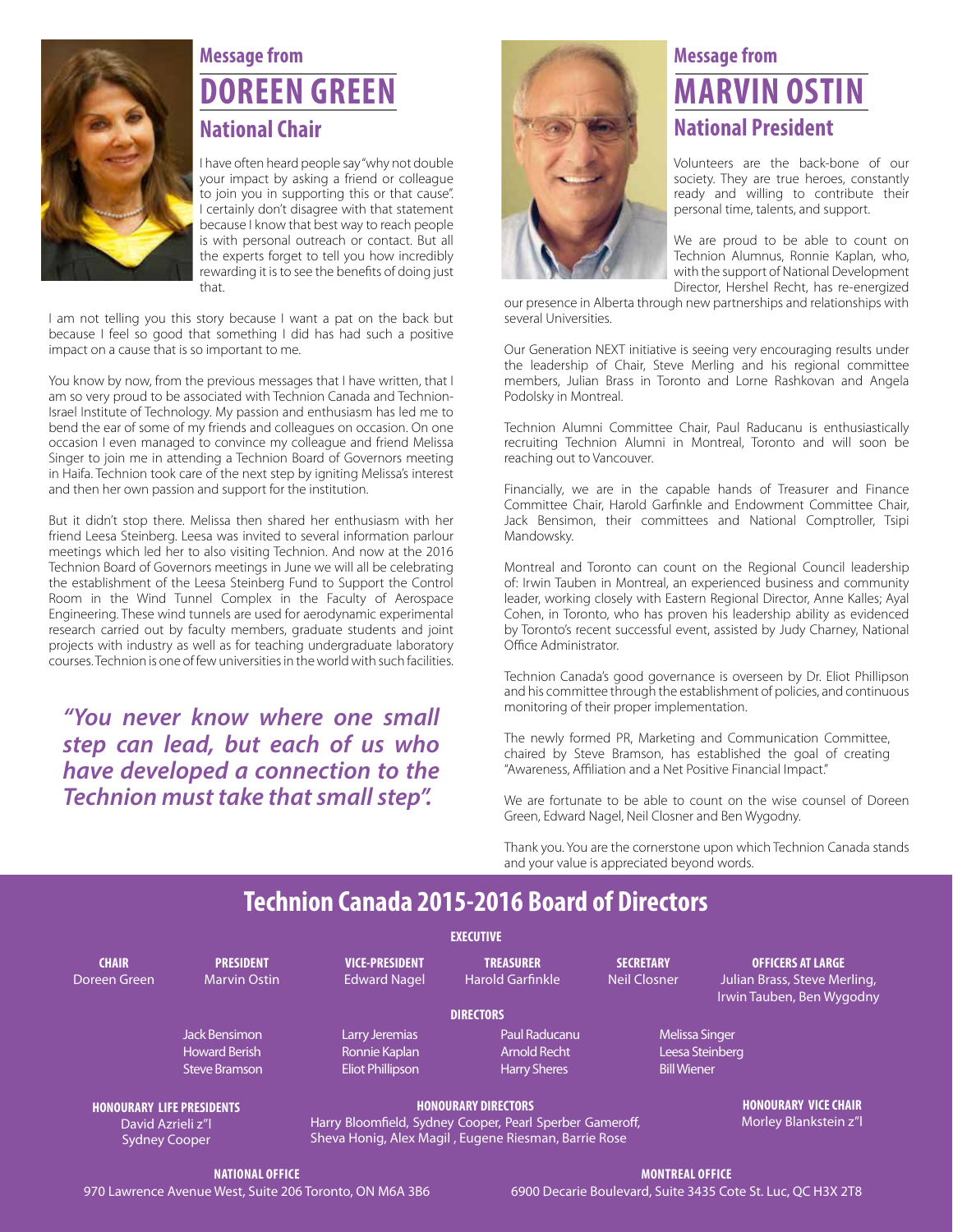### **Oil is Down but Renewable Energies are Up**

On February 9th, Technion Canada - Calgary was honoured to host the Head of the Technion Faculty of Chemical Engineering, Dr. Gideon Grader for a series of discussions and events. A special thank you to Ronnie and Dvora Kaplan for opening their home to allow Dr. Grader to meet with a group of Technion alumni living in and around the Calgary region. Dr. Grader discussed recent developments in Israel's oil and gas exploration as well as how the Technion is playing a role. Technion Canada is continually working in Western Canada to expand its general support base and its Alumni outreach. Should you be interested in getting involved please contact our Alberta Director, Ronnie Kaplan at: kaplanr@shaw.ca



Technion Alumni gathering with Dr. Gidi Grader





From left: From Left: Dr. Gidi Grader, Dr. Dario Dekel-Dept. Material Science and Engineering, Dr. Rafi Semiat, Dept. Chemical Engineering

On February 10-11, a two-day joint workshop brought together participants from Technion – Israel Institute of Technology and the University of Calgary to discuss areas of overlap for research collaboration in the field of Clean Energy Technology. With the price of oil falling to all-time lows and new methods of energy production badly needed, this collaborative effort could not have come at a better time. Led by Dr. Ed McCauley from the University of Calgary and Dr. Gideon Grader, this strategic partnership with Technion is part of the University of Calgary's Global Research Initiative. For Technion, this is a part of the Grand Technion Energy Program which deals with four key program areas: Alternative Fuels, Energy Storage and Conversion, Renewable Energy Sources, and Energy Conservation. Proposed research topics that these areas will address are: expanded uses for solar energy, including solar photo-voltaic cells, for the generation of electricity, solar-powered air conditioning and solar process heat; development of non-carbon-based alternative fuels; biomass generation of combustible gases; wind turbine design; energy storage; optimization of urban planning for energy conservation; improving engine performance by reducing friction and using advanced combustion processes; and the development of power sources for microelectronic devices.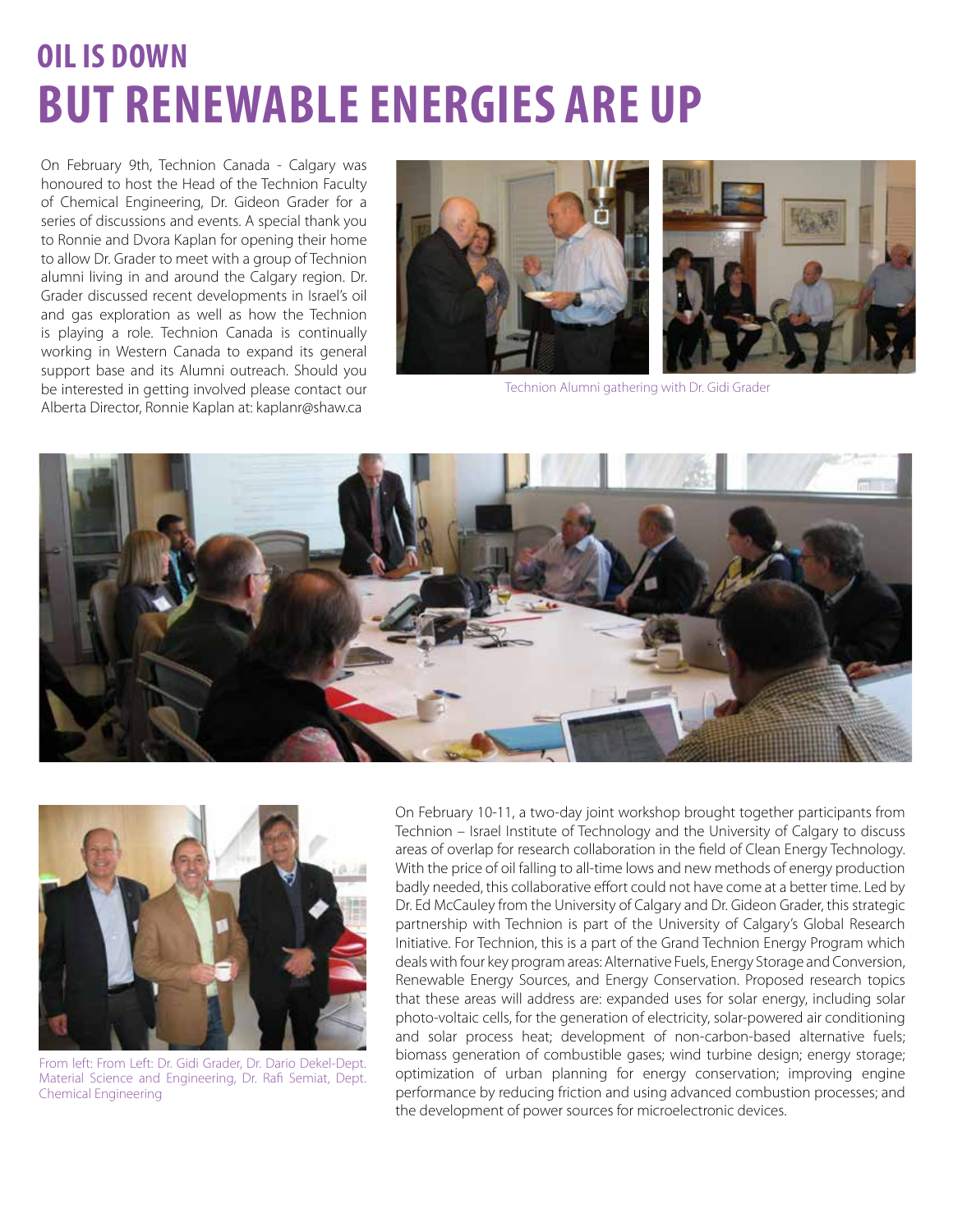### **LEGACY BUILDING ONE BRACK AT A TIME**



Nat Goldman z"l passed away on Friday, March 7, 2014. He was born in the Ukraine area of Russia, and came to Canada as a young boy. He was a pioneer in both his working life, as one of the Eastern GTA's top home builders, and his community, as a man dedicated to its support.

Everyone who knew him in business, the trades, suppliers and other developers, all shared the same sentiment, that he was a man who did business with a

handshake and his word was his bond.

Nat and the Goldman Family's relationship with the Technion - Israel Institute of Technology was historic. He was an Executive and Technion Canada Board Member for many years, attending numerous retreats and meetings that helped to pave the proper direction for Technion Canada.

Nat saw the strategic importance and value of a University in Israel that offered both hi-tech education as well as new ways in farming and agricultural technical advances. He saw his own life reflected in

what the Institute was doing as he himself grew up and worked on his family's farm in Whitby, Ontario.

Nat was an Honorary Life Member of the Technion International Board of Governors. At a Board of Governor of the Technion in June 1992, Nat's crowning moment was on when he was conferred an Honourary Fellowship by the University. Nat was so proud to have shared the stage with former Soviet President, Mikhail Gorbachev who received a special Peace Prize. His family relates that for him, an émigré from Russia and a small town farmer, sharing the stage with the man that ended Communism in Europe and freed the Soviet Jews was a true honour.

The Goldman Family set up numerous Teaching Fellowships and other funds at the University in order to advance their strong belief in the Technion's Mission. We are proud to announce that Nat's children and grand-children have graciously consolidated and significantly enhanced the Goldman Family Teaching Fellowship, which will now be allocated to the Davidson Faculty of Industrial Engineering and Management at the Technion - Israel Institute of Technology.

L'dor va'dor (From Generation to Generation) the Technion message has been passed down from Nat to his children and now the students of the Technion and the people of Israel will benefit from his ingrained message.

### **Celebrating the generosity of Technion Canada Donors**

This will be a particular proud year for Technion Canada at the Board of Governors Meetings in June, in Haifa, as we will be celebrating three generous Canadian donations with special recognition ceremonies.



Our Western Region Chair and Technion graduate, **Ronnie Kaplan and his wife, Dvora**  wanted to remember his brother Avraham z"l in a meaningful way. Avraham was also a Technion graduate and it seemed appropriate that Technion would be the right place to do that. They decided upon an exercise/sports area located next to the Student Union Building, in the center of the campus, an area where many students spend their leisure time. A plaque bearing Avraham's name, faculty and year he graduated will be dedicated during the June

meetings and Ronnie and Dvora will be joined for the dedication by their family and friends in Israel.



Since becoming involved in 2012, Board member **Leesa Steinberg**, has come to appreciate the power and purpose of the Technion and specifically the incredible achievements of its Faculty and Graduates. In 2014, after Operation Protective Edge, Leesa realized that the future of Israel's defense lies in its ability to protect its skies from hostile elements. The State of Israel has only two operational Aerospace Wind Tunnel simulators for training. One of those is in the country's only University Faculty of Aerospace. We are proud to announce the refurbishment

and expansion of the Leesa Steinberg Wind Tunnel Control Room in the Faculty of Aerospace. During this year's Technion Board of Governors Meetings (June 3-8), we will celebrate her gift with a special recognition ceremony. Leesa continues in her family's footsteps as a philanthropist and mentor to others.

**Sylvia and Lewis Rosenfeld z"I** had been long time Technion supporters. On a visit to Technion in 1968, Lewis proudly showed his family his name on the Founders Wall and he inspected the growing young tree which he had planted at the time of the dedication of Canada House, one of the central research buildings at that time. Their support of Technion continued with contributions to the Canadian Nuclear Engineering Institute, the Faculty of Architecture and Town Planning, the establishment of several scholarships and fellowships and the creation of the Sylvia and Lewis Rosenfeld Medical Library Fund. Both Sylvia and Lewis wanted to ensure that the Technion was being cared for long after they were gone, so they both included bequests to Technion in their wills. In 1996, when Lewis passed away, Technion was the beneficiary of a life insurance policy and the family requested that any condolence donations be made to Technion. And now with Sylvia's passing her bequest to Technion will be designated for an "Inspiration Deck" in the Ullman Teaching Center , a place that provides an oasis where students, students, visitors and staff can congregate and relax, chat or study together and enjoy the fresh air. And who knows what discoveries may be the result of Archimedean "eureka moments" spent on the Inspiration Deck!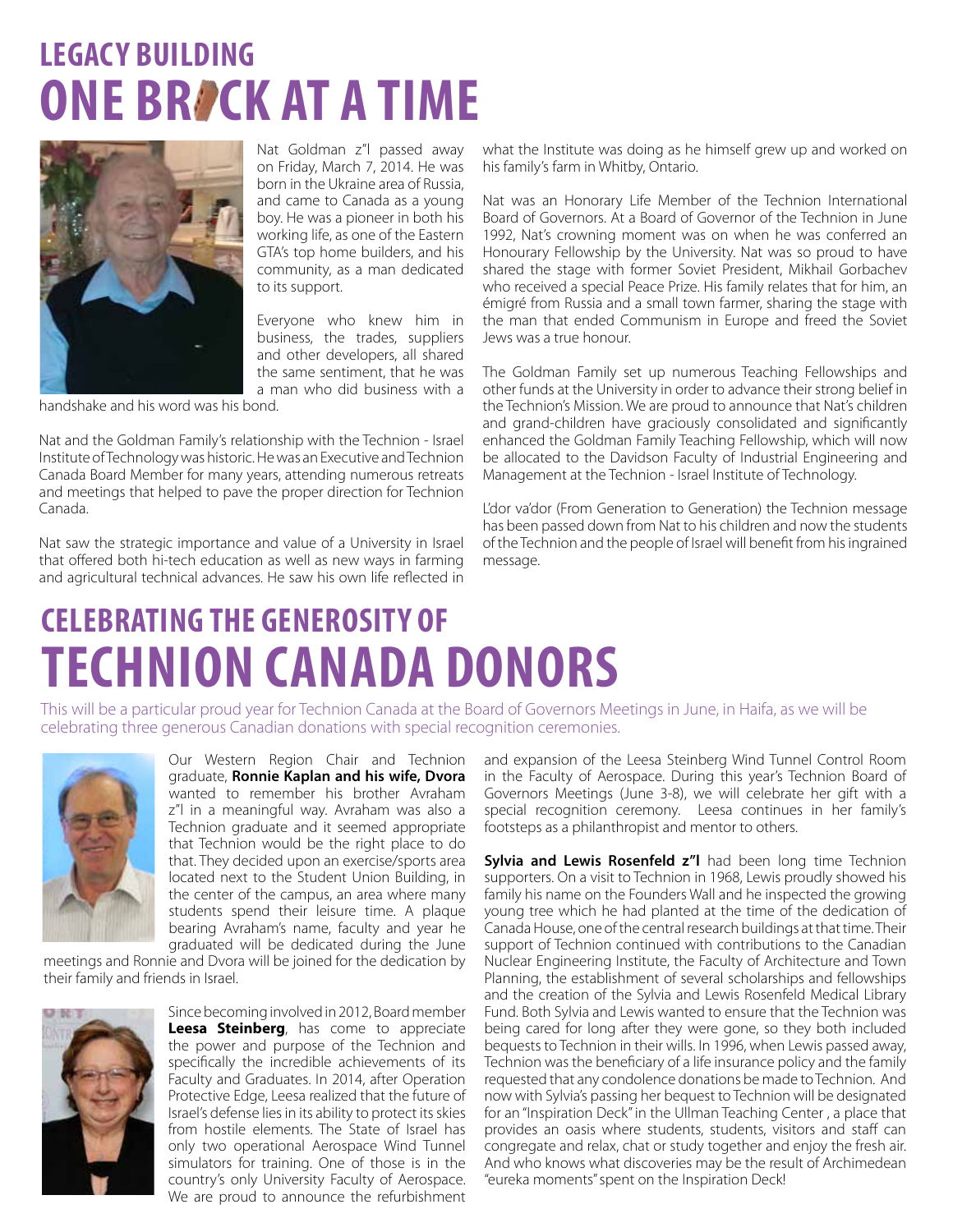# AKT **ARCHITECTURE TECHNION**

Technion Canada's Toronto Council recently held a fascinating evening showcasing the creative works of local Toronto artists, Tobi Asmoucha, Wendy Breuer, Joelle Elfassy and Dorren Lurie.

This first time event for the Toronto Council, hosted by Stone Tile International, featured a silent auction and an enlightening presentation by Technion Professor Yasha Grobman, Head of the Computer Oriented Design Laboratory of the Faculty of Architecture and Town Planning - "Beyond the architectural form: The implications of the new technologies in architectural design and fabrication".

The hard work of the committee Co-Chairs, Wendy Breuer, Estee Buaron, Ayal Cohen and Dean Lurie was rewarded with the attendance of a record number of Council members. They were also able to reach their goal of providing an opportunity for a whole new group of people to be introduced to Technion and to heighten their awareness and interest in becoming involved with Technion Canada.

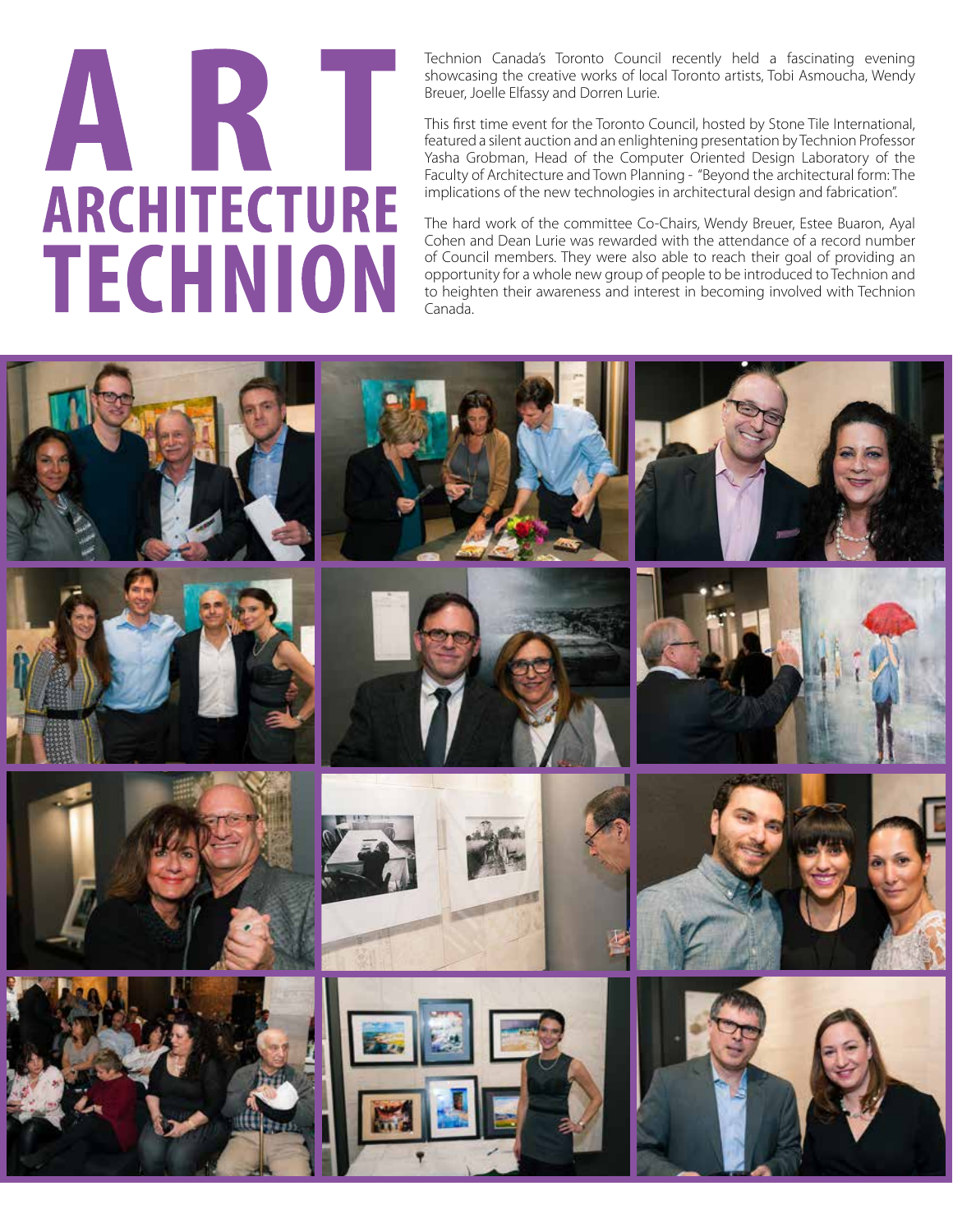## **montreal generation next future leaders event**

#### Techion Canada Generation Next - Shaping the Future of Technion

Montreal Generation NEXT recently held their 2nd Technion Canada Future Leaders Cocktail Event at Silver Star Mercedes-Benz Sprinter showroom. Montreal Generation NEXT Co-Chairs Angela Podolsky and Lorne Rashkovan and their committee created an exciting networking opportunity.

Three diverse guest speakers Tatiana Londono, Real Estate Broker at Londono Realty Group; Naor Cohen, President and CEO of Imperial Caviar & Seafood and Jeff Baikowitz, Serial Entrepreneur and Cofounder of Essentia Technologies participated in a panel discussion moderated by Professor Karl Moore, Associate Professor at the Desautels Faculty of Management of McGill University.



### **Introducing julian brass the new Toronto Generation NEXT Chair**





Julian Brass, Technion Canada Board and Executive member has accepted the challenge of relaunching the Toronto Generation NEXT group. He has recruited 6 young entrepreneurs, between 27-34 years old, who are at the very top of their industry. "They are all respected leaders in the millennial world and it would be a huge success to have them join the Technion Family", stated Julian after an "Introduction Call" which took place recently.

To get involved email Julian jb@notable.ca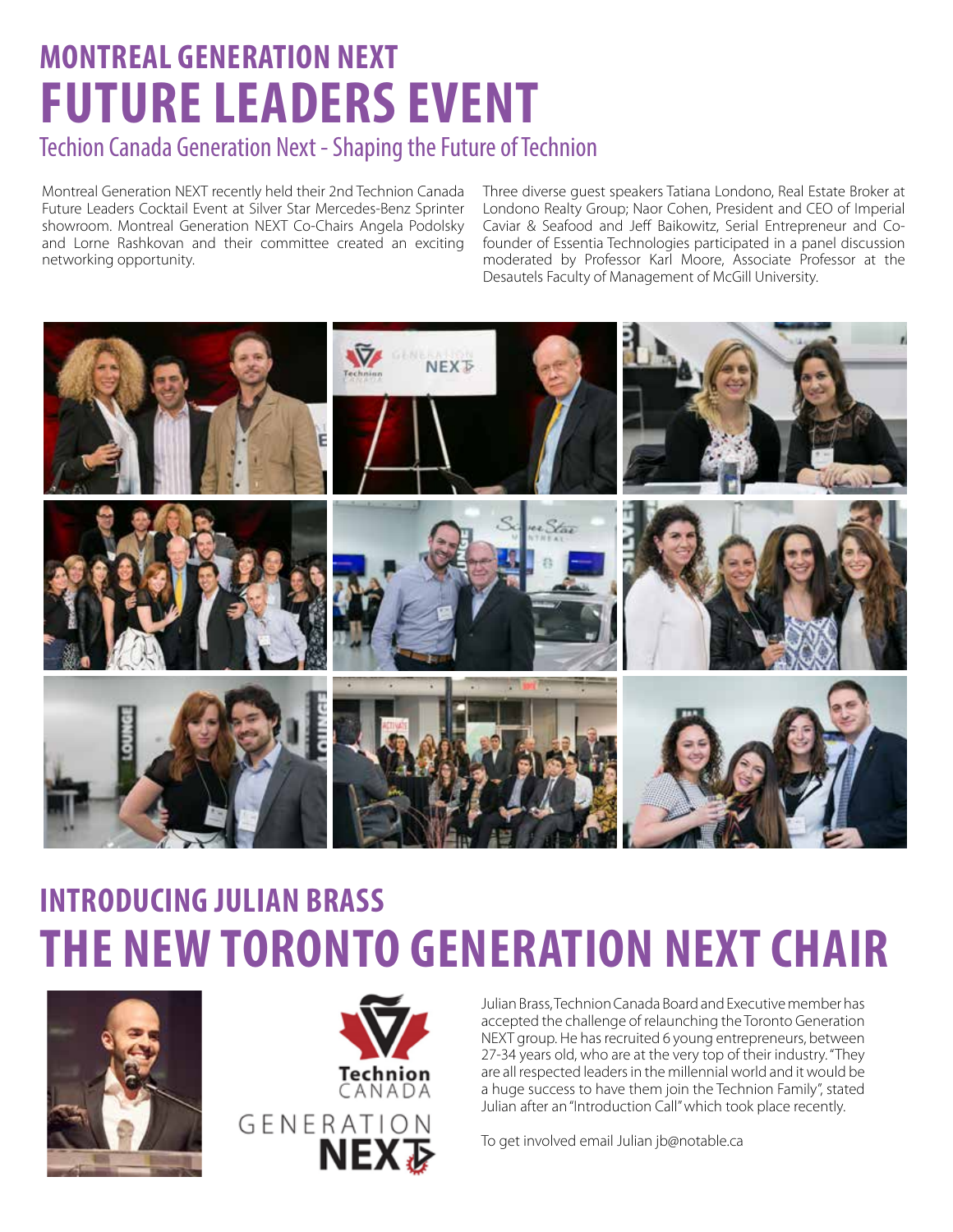## **toronto meets eilat AT TECHNION ROBOTICS WORKSHOP**



Rabbi Lee Buckman, head of Tanenbaum Community Hebrew Academy of Toronto (TanenbaumCHAT Jewish High School), led a group of 13 students in November 2015 who had just started learning robotics this school year, to get hands-on practice and advanced knowledge at Technion. The group teamed up with 12 Israeli pupils from Goldwater High School in Eilat, and participated in a 3-day experiential learning workshop on "Robotic Models in Science and Engineering" spearheaded by Prof. Igor Verner at Technion, and at MadaTech - the Israel national Museum of Science, Technology, and Space, where they also engaged with a humanoid robot.

Canadian participants Jacob Beallor and Adam Gropper said that they enjoyed the workshop. Beallor added that the experience enabled him to perform hands-on testing of whether he wants to study engineering at university.

The delegations were accompanied by teachers and interns, who described the Israel experience as "enriching and educational for the kids."

### **Schulich leader scholarship program**



Whether they plan to address subjects as diverse as climate change, medical technology, the food crisis, space travel or others - Schulich leaders are united by a single desire: to change the world.

Scholastic merit, pioneering, and public service: the Schulich Leader Scholarships program rests on these three pillars. Bolstering exceptional young people who both embrace Science, Technology,

Engineering and Mathematics (STEM) fields, and demonstrate great leadership, the scholarship rewards excellence throughout Israel and Canada.

Launched in 2012, the program funds 50 undergraduate scholarships each year in Israel and another 50 across Canada. The largest program in both countries to target undergraduate STEM students, the scholarship bears the name of Canadian philanthropist Seymour Schulich, for whom the Technion Faculty of Chemistry is named.

At Technion, Schulich Leaders come from various backgrounds, geographically, ethnically, financially and academically.

"The scholarship gives me the financial freedom to concentrate on my studies," says Roi Sinoff, 25, from Haifa. "It introduced me to high-quality, interesting people, and has acquainted me with different voluntary organizations."

Before Technion, Sinoff's 'giving back' mainly took the form of music. An accomplished pianist, he played for Holocaust survivors, children and at a rally for IDF soldiers abducted by the Hezbollah. Now, as a third-year student in the Faculty of Electrical Engineering, he plays the piano at Technion ceremonies.

As a Schulich Leader, Sinoff volunteers in the SpaceIL program, which uses space travel to stimulate youngsters' - particularly girls' - interest in math and science. Additionally, he has served as a "big brother" to a high school student. "Teaching is my fantasy," says Sinoff. "I want to influence young people the same way my best high school and college teachers motivated me."

## **Celebrating a special birthday of a special technion supporter**



Whenever Mary Katz calls to send a tribute card to celebrate or remember someone, not only does she share her pride in Technion, but she brightens my day with her incredible sunny outlook on life. And so, Mary, happy birthday from Technion Canada and may we together, celebrate your birthday again and again.

Shalom my friend,

*Anne Kalles*

Eastern Regional and Administrative Director